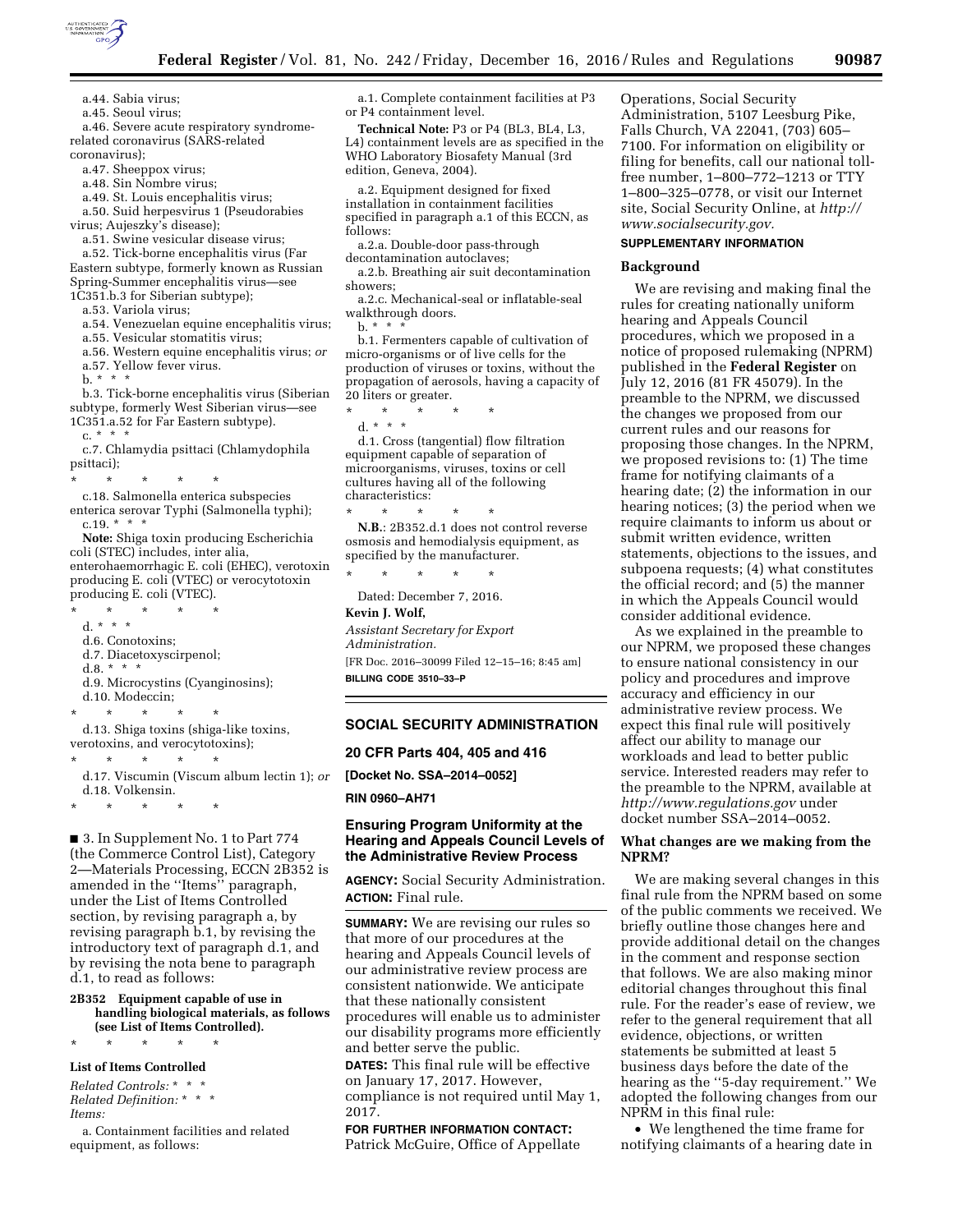20 CFR 404.938 and 416.1438 from at least 60 days to at least 75 days;

• In 20 CFR 404.935(b)(3)(iv) and 416.1435(b)(3)(iv), we removed the phrase ''through no fault of your own'' to reduce the evidentiary burden on claimants who are unable to provide evidence;

• We clarified that the circumstances set forth in 20 CFR 404.935(b)(3)(i) to (b)(3)(iv) and 416.1435(b)(3)(i) to (b)(3)(iv) are merely examples and do not constitute an exhaustive list;

• We added the same exceptions to the 5-day requirement that we proposed for the submission of evidence in 20 CFR 404.935 and 416.1435 to the deadlines related to objecting to the issues (20 CFR 404.939 and 416.1439), presenting written statements (20 CFR 404.949 and 416.1449), and submitting subpoenas (20 CFR 404.950(d)(2) and 416.1450(d)(2));

• We added language to 20 CFR 404.949 and 416.1449 to clarify that the 5-day requirement applies only to prehearing written statements, not to posthearing written statements;

• We added an example of an exception for submitting additional evidence to the Appeals Council in 20 CFR 404.970(b)(3)(v) and  $416.1470(b)(3)(v);$ 

• We reorganized paragraphs (a)(5) and (b) of 20 CFR 404.970 and 416.1470;

• We removed proposed subsection 20 CFR 404.970(d) and 416.1470(d);

• We added clarifying crossreferences to 20 CFR 404.900 and 416.1400 and 20 CFR 404.929 and 416.1429 to place the 5-day requirement in 20 CFR 404.935 and 416.1435 in context; and,

• We broadened the existing crossreference in 20 CFR 404.968 and 416.1468 and 20 CFR 404.979 and 416.1479 to reference the entire section of 20 CFR 404.970 and 416.1470, and we removed the cross reference to 20 CFR 404.976 and 416.1476 in 20 CFR 404.979 and 416.1479.

#### **Public Comments**

We initially provided a 30-day comment period that would have ended on August 11, 2016. We subsequently extended the comment period for an additional 15 days, until August 26, 2016 (81 FR 51412). We received 154 comments on our proposed rule from the public, interested advocacy groups, and several members of Congress. We did not consider six comments because they either came from employees who commented in their official employment capacity, which is a violation of our policy, or they were outside the scope of this rulemaking. We published and carefully considered the remaining 148

comments and, where appropriate, made changes in response to these comments.

Below, we summarize and respond to the comments submitted on the proposed rule, and respond to the significant issues relevant to this rulemaking. We do not respond to comments that are outside the scope of this rulemaking proceeding.

#### **Hearing Notice Requirement**

*Comment:* Several commenters supported our proposal to provide more advance notice of a hearing, but asked that we adopt the 75-day advance notice requirement currently in place in the Boston region, rather than the 60-day advance notice we proposed in the NPRM. Several of the commenters stated that earlier notice would allow claimants to: (1) Obtain and submit the information and evidence, especially when a medical provider is uncooperative; (2) make arrangements for transportation to the hearing; (3) take into account time frames under the regulations implementing the Health Insurance Portability and Accountability Act (HIPAA) that provide an entity up to 60 days before it must produce records (45 CFR  $164.524(b)$ ; and (4) avoid a postponement of hearing due to nonreceipt of medical records. Several other commenters said that even a 75-day notice requirement is insufficient, and that we should provide notice 90 to 120 days in advance of a hearing.

*Response:* We recognize that claimants and representatives may sometimes face challenges in acquiring medical records. In response to multiple advocate comments indicating a preference for 75 days' advance notice of a hearing instead of 60 days, we are revising the final rule to provide 75 days' advance notice. Since we already have approximately a decade of experience in using the 75-day advance notice period in the Boston Region, we believe its expansion nationwide is justified.

We proposed a 60-day period in our NPRM because we believed it would promote the efficiency of our hearing process (81 FR at 45081). However, we recognize the concerns that that commenters raised, including stated concerns about the adequacy of a 60-day advance notice requirement in light of the timeframe an entity has to provide evidence to an individual under the HIPAA regulations. In order to minimize the burden on claimants, we have decided to adopt the commenters' suggestion that we continue to provide at least 75-day advance notice of a hearing, as we have done under the

rules we have been applying in the Boston region since 2006.

Some commenters requested that we extend the advance notice period to 90 or 120 days instead of the proposed 60 days advance notice. We have decided not to extend the advance notice period to 90 or 120 days, because providing a hearing date this far in advance would increase the likelihood that an adjudicator's schedule will change by the scheduled hearing date. Moreover, in contrast to the 75-day period, we have no current model to support the use of a longer time period.

# **Exceptions to the 5-Day Requirement**

*Comment:* Several commenters asked that we retain the exception in 20 CFR 404.935(b)(3)(iv) in the final rule because it recognized the difficulties of obtaining medical evidence, while another commenter suggested we eliminate this exception because it was vague and contrary to the intent and purpose of the proposed rule. Several commenters expressed concerns about our exceptions to the 5-day requirement because they were too narrowly defined, too subjective, and would increase our workloads. Other commenters suggested that we add additional exceptions, such as when the claimant is homeless or lacks representation. One commenter requested that the Appeals Council also find good cause for submitting evidence after the 5-day requirement if the claimant was unrepresented or homeless at the hearing level.

*Response:* We provide examples of exceptions to the 5-day requirement in final 20 CFR 404.935(b)(3) and 416.1435(b)(3) and have clarified that we did not intend for them to be allinclusive or to exclude other extenuating circumstances that may result in a claimant being unable to meet the 5-day requirement. To clarify this point, we changed the regulatory text to state that ''[e]xamples include, but are not limited to'' the outlined exceptions. Because circumstances vary, we determine whether a claimant qualifies for an exception on a case-bycase basis.

We do not anticipate that evaluating requests for exceptions to the 5-day requirement will increase our workloads. We recognize that compliance with the 5-day requirement will not be possible in all situations; however, based on our experience in the Boston region, we expect that providing at least 75 days' advance notice of a hearing will significantly increase the number of times evidence is obtained and submitted at least 5 business days before the hearing. We also note that in our experience the need to evaluate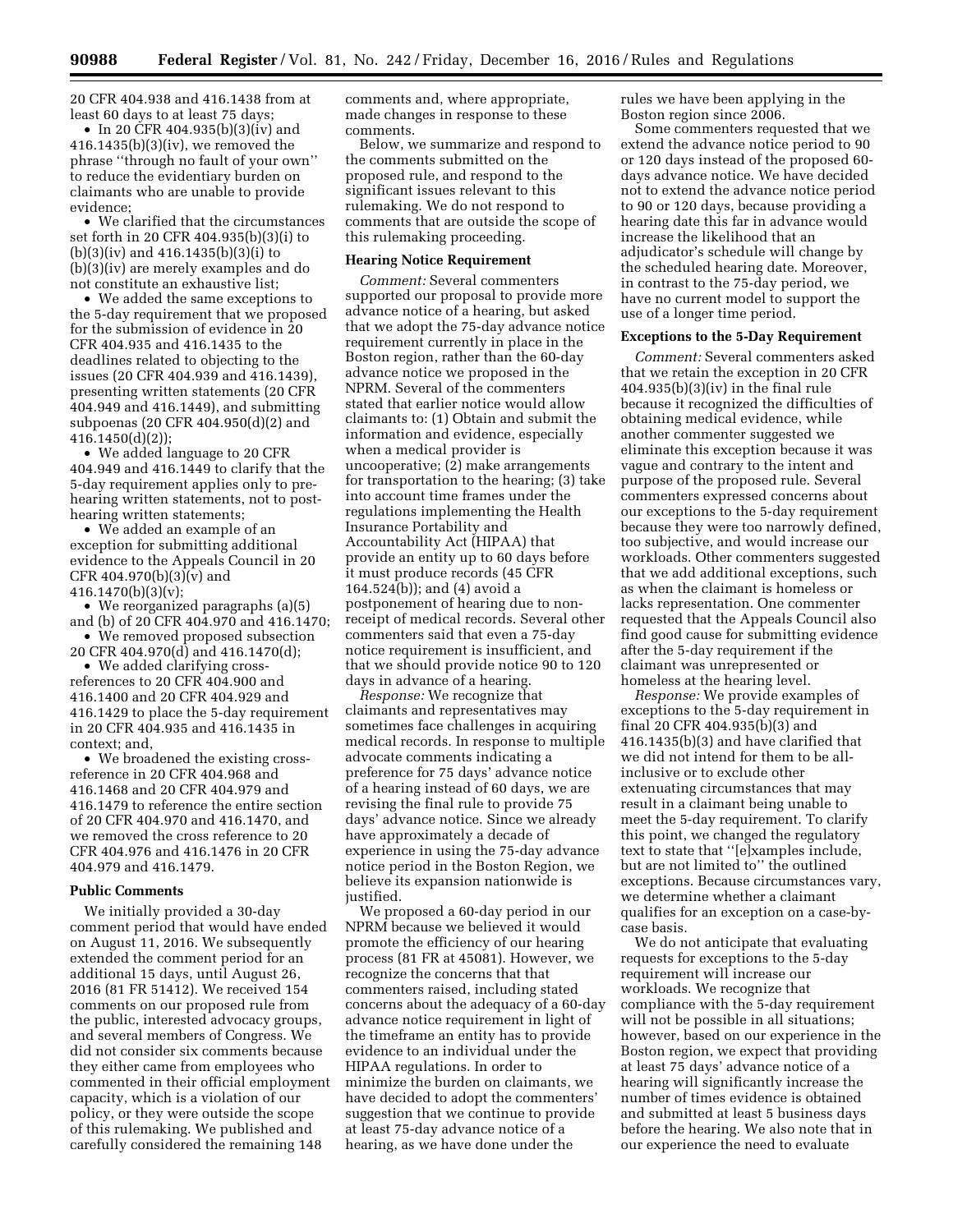requests to submit evidence pursuant to one of the exceptions has not caused workload spikes in our Boston region, where a 5-day requirement has been in place for more than a decade. When a claimant or appointed representative is aware that he or she will need more time to submit evidence in accordance with one of the exceptions, we expect that he or she will provide us with the necessary information in advance. To do so, the claimant or representative should notify the administrative law judge (ALJ) of what the evidence generally consists of and the expected volume of evidence (*e.g.,* one visit to a treating physician or a one-week hospital stay). When the claimant or his or her representative timely provides this information to the ALJ, we expect that evaluating the request for an exception will likely be very simple.

The fact that a claimant is homeless or lacks representation does not automatically excuse him or her from complying with our rules. However, situations such as these may result in circumstances that warrant an exception to the 5-day requirement. We will evaluate these circumstances carefully on a case-by-case basis under the exceptions described in the final rule.

*Comment:* Commenters who represented advocacy groups noted that our proposed rule did not include exceptions to deadline requirements for objecting to the issues (20 CFR 404.939 and 416.1439), presenting written statements (20 CFR 404.949 and 416.1449), and submitting subpoenas  $(20 \text{ CFR } 404.950 \text{ (d)}(2) \text{ and}$ 416.950(d)(2)). Some commenters had concerns that the 5-day requirement, as applied to objections to the issues, could force representatives to develop boilerplate notices that list all possible objections in every case.

*Response:* We agree with the commenters' concerns, and we have added exceptions for the deadlines related to objecting to the issues (20 CFR 404.939 and 416.1439), presenting written statements (20 CFR 404.949 and 416.1449), and submitting subpoenas  $(20 \text{ CFR } 404.950 \text{ (d)}(2) \text{ and}$ 416.1450(d)(2)). The exceptions in 20 CFR 404.939 and 416.1439 should eliminate the need for representatives to develop boilerplate notices.

## **Appeals Council Authority**

*Comment:* While one commenter supported the proposal in subsections 20 CFR 404.970(d) and 416.1470(d) that the Appeals Council conduct hearings to develop evidence, other commenters expressed concern about the proposal. A few of these commenters stated it was an expansion of the Appeals Council's

authority and was inconsistent with the Administrative Procedure Act. Other commenters stated that we did not provide an adequate explanation of the authority for such hearings.

*Response:* Since the beginning of our hearing process in 1940, our regulations (currently found in sections 20 CFR 404.956 and 416.1456) have authorized the Appeals Council to remove a hearing request from an ALJ and conduct the hearing proceedings, using the rules that ALJs apply. We proposed to revise sections 20 CFR 404.970 and 416.1470 to clarify the Appeals Council's authority in this area. Although we disagree with some of the comments, including concerns that the proposal lacked legal support, we understand the concerns the commenters raised regarding this proposal. As a result, we have decided to remove the rule we proposed in subsections 404.970(d) and 416.1470(d). The Appeals Council will continue to exercise its authority to develop evidence in accordance with 20 CFR 404.976(b) and 416.1446(b).

#### ''**Inform**'' **Option**

*Comment:* Several commenters stated the proposed rule may have unintended consequences because appointed representatives may rely on the ''inform'' option in 20 CFR 404.935 and 416.1435 and in 20 CFR 404.1512 and 416.912 to avoid developing evidence. A few commenters stated if we retain the ''inform'' option, we should require the claimant to inform the hearing office earlier so there would be time to develop the evidence and avoid unnecessary supplemental hearings.

*Response:* On April 20, 2015, we implemented a final rule that requires a claimant to ''inform us about or submit all evidence known to you that relates to whether you are blind or disabled.'' 81 FR 14828. As we stated in the preamble to that proposed rule, we specifically added this option because we did not intend to shift our burden to develop the record to claimants. In the proposed rule, as in this final rule, we recognize that some individuals, many of whom do not have appointed representatives, require our assistance in obtaining medical evidence needed to adjudicate their claims. Claimants who are unable to obtain evidence necessary to adjudicate their claims may inform us of this difficulty and we will continue to seek out evidence on their behalf to develop the record for their hearing. By adopting this final rule, we have not changed our longstanding policy of assisting claimants in developing the record. At the hearing level, this policy

has been explicitly set forth in our subregulatory instructions.

Because most claimants are represented at the hearing level, and because we are providing more advance notice of a hearing than we have in the past, we expect to significantly reduce the number of postponed hearings or supplemental hearings needed based on evidence that was available at least 5 business days before the hearing.

In our experience, the vast majority of representatives act ethically in regard to evidence development and make good faith efforts to assist claimants in obtaining and submitting the required evidence before a hearing, as required under 20 CFR 404.1740(b)(2) and 416.1540(b)(2). Therefore, we do not expect the ''inform'' option to significantly affect our administrative processes.

In those circumstances in which hearing offices assist unrepresented claimants in developing evidence, our sub-regulatory instructions will clarify that employees in our hearing offices should undertake development as early as possible to reduce the number of continuances or postponed hearings.

## **5-Day Requirement**

*Comment:* Some commenters thought the 5-day requirement in the proposed rules was inconsistent with our duty to make eligibility decisions based on the evidence presented at the hearing.

*Response:* In developing these rules, we were guided by the two principles that we have always applied when we make decisions regarding our programs: As the Supreme Court has observed, the Social Security system ''must be fair and it must work.'' 1 These final rules appropriately balance these two guiding principles. These rules are fair because they provide the claimant with more advance notice of his or her hearing, and they provide appropriate exceptions to the 5-day requirement. At the same time, the 5-day requirement promotes the efficiency of our hearings process and allows it to work more effectively by ensuring that ALJs have a more complete evidentiary record when they hold hearings. Striking such a balance in our rules is of paramount importance to us. That balance would not be present if, as some commenters suggested, we merely gave claimants more advance notice of a hearing, without the 5-day requirement. Conversely, that balance would not be present if we simply imposed a 5-day requirement, without giving a claimant more advance notice of a hearing. Given the size of our

<sup>1</sup>*Richardson* v. *Perales,* 402 U.S. 389, 399 (1971).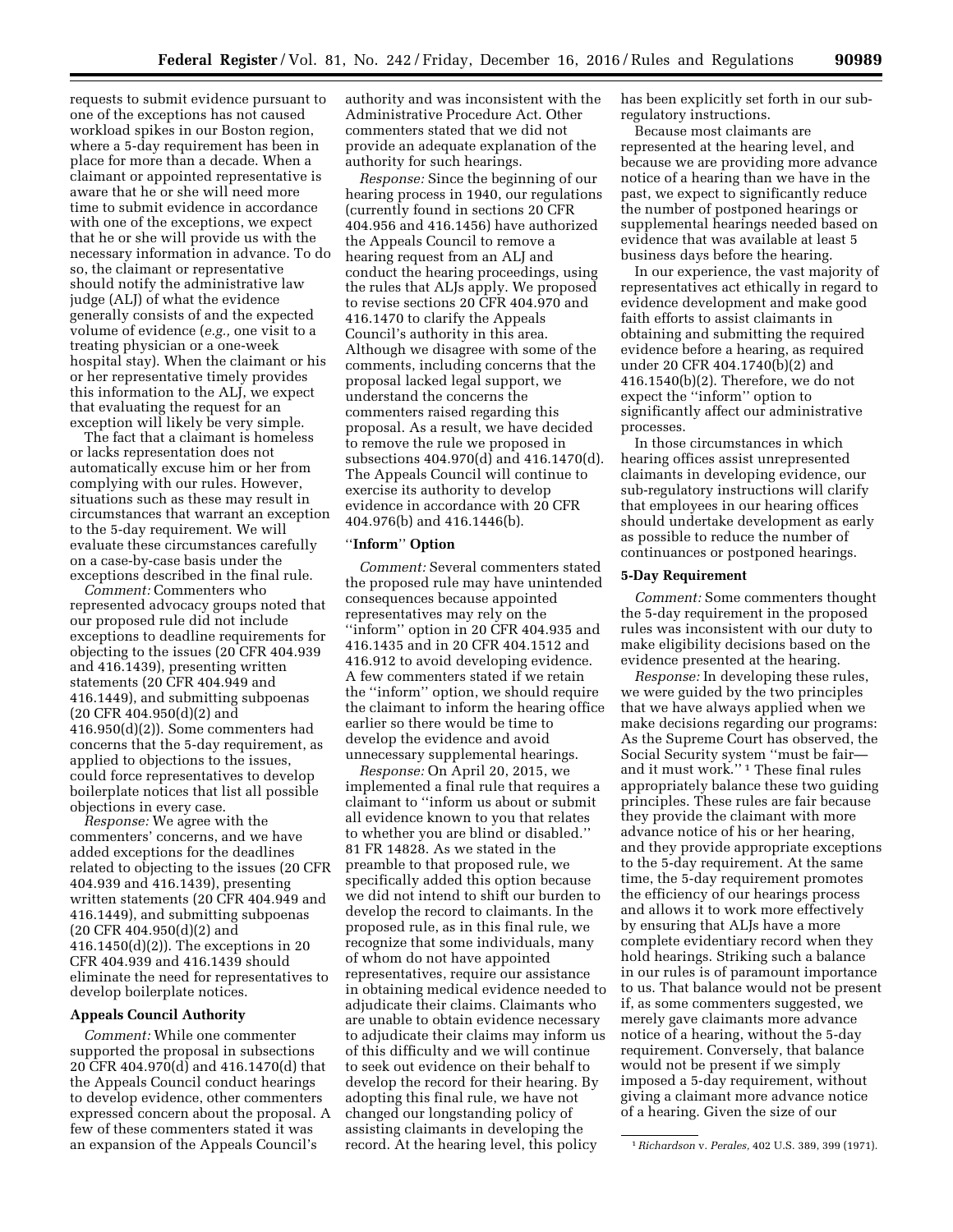hearings workloads,<sup>2</sup> where the need for efficiency is ''self-evident,'' 3 these final rules appropriately balance the twin concerns of fairness and efficiency that always guide us.

In publishing this final rule, we do not intend to change the purpose of a hearing, where an ALJ looks fully into the issues and obtains oral testimony from the claimant and witnesses, if any. Additionally, our final rule contemplates that some circumstances may warrant the introduction of new evidence at or after the hearing, and includes appropriate exceptions to accommodate these circumstances. Thus, under our final rule, adjudicators will continue to make decisions based on the evidence of record, including the evidence adduced at the hearing. However, we expect that our final rule will help to ensure that evidentiary records are more complete at the time of the administrative hearing, which should reduce the need for post-hearing proceedings and help us provide better, more timely service to all claimants.

*Comment:* Some commenters stated that the philosophical underpinnings of the rule in 20 CFR 404.1512 is that ALJs must have all evidence that is available at the time of the hearing so they can reach the correct decision. The commenters thought that the proposed rule conflicted with our rule requiring claimants to submit all evidence. The commenters noted that it would not make sense to place a duty on the claimant to submit evidence when at the same time, rules are created that would allow an ALJ not to consider that evidence.

*Response:* Our approach with this rule is tied to the ''philosophical underpinnings'' of 20 CFR 404.1512 and 416.912, which describe a claimant's ongoing duty to ''inform us about or submit all evidence known to you that relates to whether or not you are blind or disabled.'' This rule will ensure claimants have the benefit of a fully developed record at the time our ALJs conduct their hearings. We recognize that there will be circumstances in which claimants cannot produce evidence at least 5 business days before the hearing. As stated above, we have included appropriate exceptions to the 5-day requirement to ensure fairness

when a claimant or his or her representative actively and diligently seeks evidence but is unable to obtain it. To bolster this point, in 20 CFR 404.935(b)(3)(iv) and 416.1435(b)(3)(iv), we removed the phrase ''through no fault of your own'' to ensure that our adjudicators interpret this exception consistent with our intent. We intend the words ''actively'' and ''diligently'' to be interpreted using their ordinary English usage. When a claimant or representative shows that he or she made a good faith effort to timely request, obtain, and submit evidence, but he or she did not receive the evidence in time to submit it at least 5 business days before the hearing because of circumstances outside his or her control, we expect that our adjudicators would find that this standard is met.

Some commenters perceived this rule as an exclusionary procedure designed to prevent the introduction of medical records at the expense of the claimant's case. Our experience is more consistent with one of the commenters from the Boston region who noted that most ALJs ''effectively draw the line between evidence which had been available but was not submitted, and previously unavailable evidence'' and ''do not use the 5-day rule as a punitive device against claimants or their representatives.'' Further, in those situations in which an ALJ in the Boston region did not correctly find reason to accept evidence outside the 5-day time frame, the Appeals Council granted review in order to consider the information on appeal where the evidence raised a reasonable probability of changing the outcome of the case. This important practice will continue in our final rule.

*Comment:* Some commenters pointed out that the 5-day requirement would preclude a claimant from submitting evidence at the hearing or Appeals Council level of the administrative process, particularly if a claimant is illiterate or does not speak English, or is without an appointed representative or obtained a representative shortly before the hearing date, and this exclusion was an undue burden, fundamentally unfair, and disadvantaged claimants in favor of adjudicators.

*Response:* We expect that this final rule will enhance our decision-making process and allow us to provide more timely decisions to claimants. We do not intend to unduly burden claimants with this rule. By asking claimants to inform us about or submit evidence at least 5 business days before the hearing date, we expect that evidentiary records

will be more complete and comprehensive at the time of the scheduled hearing. In turn, this should facilitate the ALJ's ability to look fully into the issues at the hearing and produce a timely, accurate decision. As stated above, we will continue our longstanding practice of assisting those individuals who, for various reasons, are unable to develop the record themselves. This rule also incorporates appropriate exceptions to take into account for the needs of individuals who, due to unique circumstances, do not fully understand or are not capable of adhering to our requirements or requests.

*Comment:* Some commenters said that the proposed rule makes the administrative review process more formal and adversarial. Commenters also asked the agency to clarify that if a claimant informs an ALJ about evidence at least 5 business days before the hearing, the ALJ must consider the evidence regardless of whether an exception exists. Commenters said that the proposed rule overlooked that an ALJ adjudicates a case through the date of his or her decision, and that he or she needs evidence of ongoing treatment to adjudicate the case. Commenters also said the proposed rule did not provide the claimant with an opportunity to submit evidence to rebut other evidence produced at or after the hearing or permit an ALJ to hold the record open when a new issue arises during the hearing.

*Response:* From our experience, similar rules that applied in the Boston region for approximately a decade have not resulted in a more adversarial process or misunderstandings from the public. Moreover, many of our other rules that apply nationwide impose deadlines or other requirements on the public, such as the deadline to appeal a determination or decision. While processing a case, we frequently request that individuals submit a response or provide us with information within certain timeframes. We have not found that these provisions make our process more adversarial. Rather, like this final rule, they are necessary for efficient administration of our programs.

If a claimant informs an ALJ about evidence 5 or more days before the hearing, there would be no need for the ALJ to find that an exception applies, because the claimant notified us prior to the deadline.

While it is true that, in many cases, an ALJ adjudicates the case through the date of the hearing decision, our rule is not intended to prevent a claimant from submitting evidence related to ongoing treatment. Rather, we expect that

<sup>2</sup>*See Annual Statistical Supplement to the Social Security Bulletin, 2015,* Table 2.F9, at page 2.81 (April 2016) (setting out the number of hearing level receipts, dispositions, and end-of-year pending cases for fiscal years 012–2014).

<sup>3</sup>*See Barnhart* v. *Thomas,* 540 U.S. 20, 28–29 (2003) (''As we have observed, '[t]he Social Security hearing system is 'probably the largest adjudicative agency in the western world.' . . . The need for efficiency is self-evident.' '') (quoting *Heckler* v. *Campbell,* 461 U.S. 458, 461 n.2 (1983)).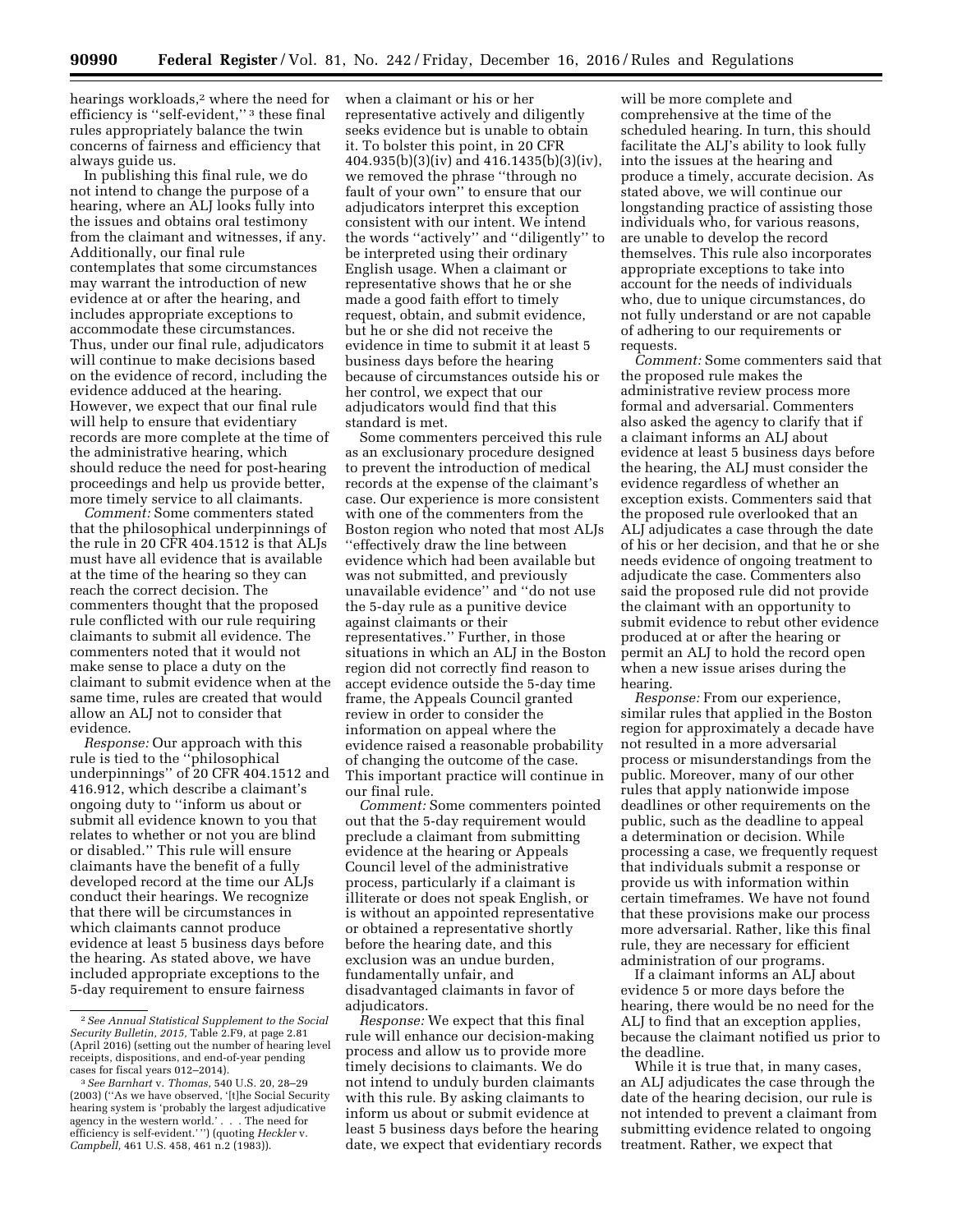evidence of ongoing treatment, which was unavailable at least 5 business days before the hearing, would qualify under the exception in 20 CFR 404.935(b)(3) and 416.1435(b)(3).

Similarly, if an ALJ introduces new evidence at or after a hearing, the claimant could use the exception in 20 CFR 404.935(b)(3) and 416.1435(b)(3) to submit rebuttal evidence. The claimant could also rebut evidence introduced at or after the hearing by submitting a written statement to the ALJ. As previously mentioned, we added language to 20 CFR 404.949 and 416.1449 to clarify that the 5-day requirement applies only to pre-hearing written statements, not to post-hearing written statements.

*Comment:* Some commenters stated that the 5-day requirement could affect a representative's ability to prepare useful and persuasive pre-hearing statements, given that the Office of Disability Adjudication and Review (ODAR) frequently exhibits files very close to the hearing date.

*Response:* For the same reasons we are adopting a 5-day requirement for available evidence, we are adopting this requirement for pre-hearing written statements to ensure that an ALJ has the benefit of reviewing arguments before the hearing. This will allow the ALJ to be fully aware of any unresolved issue(s) that a claimant is raising and which the ALJ may need to address at the hearing. While we are sympathetic to the commenters who noted exhibit numbers were unlikely to be available at least 5 business days before the hearing, we note that this issue existed under our prior rules as well and therefore, this convenience does not outweigh our need for a complete case file before the hearing.

*Comment:* Some commenters stated that the 5-day requirement could disadvantage claimants who hire representatives shortly before the hearing date.

*Response:* We reiterate that we expect all appointed representatives to make good faith efforts to assist claimants in obtaining and submitting the required evidence before a hearing, as required under 20 CFR 404.1740(b)(2) and 416.1540(b)(2). However, we have included appropriate exceptions to the 5-day requirement to ensure fairness when a claimant or his or her representative actively and diligently seeks evidence but is unable to obtain it. The appointment of a representative shortly before a hearing may be such an exception, depending on the circumstances surrounding the late appointment. In addition, we note that if a claimant informs an ALJ about

evidence 5 or more days before the hearing, there would be no need for the ALJ to find that an exception applies, because the claimant notified us prior to the deadline.

### **Representation**

*Comment:* A few commenters argued that when taking a new case, representatives often find that prior counsel was incompetent in obtaining evidence, and this rule, as applied at both the hearing and Appeals Council levels, unjustly harms claimants represented by such individuals.

*Response:* We reiterate that we expect all appointed representatives to make good faith efforts to assist claimants in obtaining and submitting the required evidence before a hearing, as required under 20 CFR 404.1740(b)(2) and 416.1540(b)(2). Additionally, if a new representative can show that a prior representative did not adequately uphold his or her duty to the claimant, we expect that our adjudicators would find that this would warrant an exception to the 5-day requirement.

#### **Other**

*Comment:* Several commenters stated the new standard at the Appeals Council level would force claimants to choose between filing a new claim and appealing an ALJ's decision to the Appeals Council, which could result in the loss of significant benefits. Another commenter stated it would result in filing more new applications overall or the reopening of prior applications so that a claimant could submit previously excluded evidence.

*Response:* It bears reiterating that we expect the final rule will help to ensure that evidentiary records are more complete at the time of the scheduled hearing. However, our final rule contemplates that some circumstances may warrant the introduction of new evidence at or after the hearing, and includes an ''inform'' option and broad exceptions to accommodate these circumstances. With the ''inform'' option and the broad exceptions to the 5-day requirement, we do not expect to see a spike in new applications or reopenings.

Moreover, it is already our policy that if a claimant wants to file a new disability application under the same title and for the same benefit type as a disability claim pending at the Appeals Council level, and the claimant does not have evidence of a new critical or disabling condition, the claimant must choose to continue the appeal of the prior claim or file a new application. Nothing in the proposed or final rule substantively changes this policy.

Under our current rules in 20 CFR 404.970 and 416.1470, the Appeals Council considers additional evidence only if it is new, material, and related to the period on or before the date of the ALJ's decision. This does not mean, however, that the Appeals Council grants a claimant's request for review of an ALJ's decision whenever additional evidence meets this criteria. In many cases, the Appeals Council adds evidence that meets the criteria to the record, but denies the request for review of the case. Under our current rules, the Appeals Council will review a case in this situation only if it finds that the ALJ's action, findings, or conclusion is contrary to the weight of the evidence currently of record. This final rule provides more clarity to this procedure. Under this final rule, the Appeals Council will grant review of a case based on the receipt of additional evidence if the evidence is new, material, and related to the period on or before the date of the hearing decision and if there is a reasonable probability that the additional evidence would change the outcome of the decision.

If a claimant submits evidence that the Appeals Council does not consider, the Appeals Council will notify the claimant that if he or she files a new application for disability insurance benefits within 6 months or a new application for Supplemental Security Income within 60 days of the Appeals Council notice, the date of the request for review will constitute a protective filing for a new application.

*Comment:* One commenter expressed concerns about the proposed language in 20 CFR 404.951(b) and 416.1451(b) because adding the phrase ''appropriate reference'' was insufficient to describe what evidence an ALJ must include in the record.

*Response:* During the time that substantially the same rule was in place in the Boston region, we did not experience any confusion as to the meaning of the phrase ''appropriate reference.'' Further, this language is consistent with our longstanding subregulatory policies and practices nationwide, and adoption of this language does not change our policies regarding what constitutes the official record.

*Comment:* Many commenters submitted a broad statement that there have been ''serious problems'' and inconsistencies with implementation of the 5-day requirement in the Boston region. The commenters generally presented two main points: (1) There was variance in applying the 5-day requirement between ALJs; and (2) ALJs who did apply the rule varied in when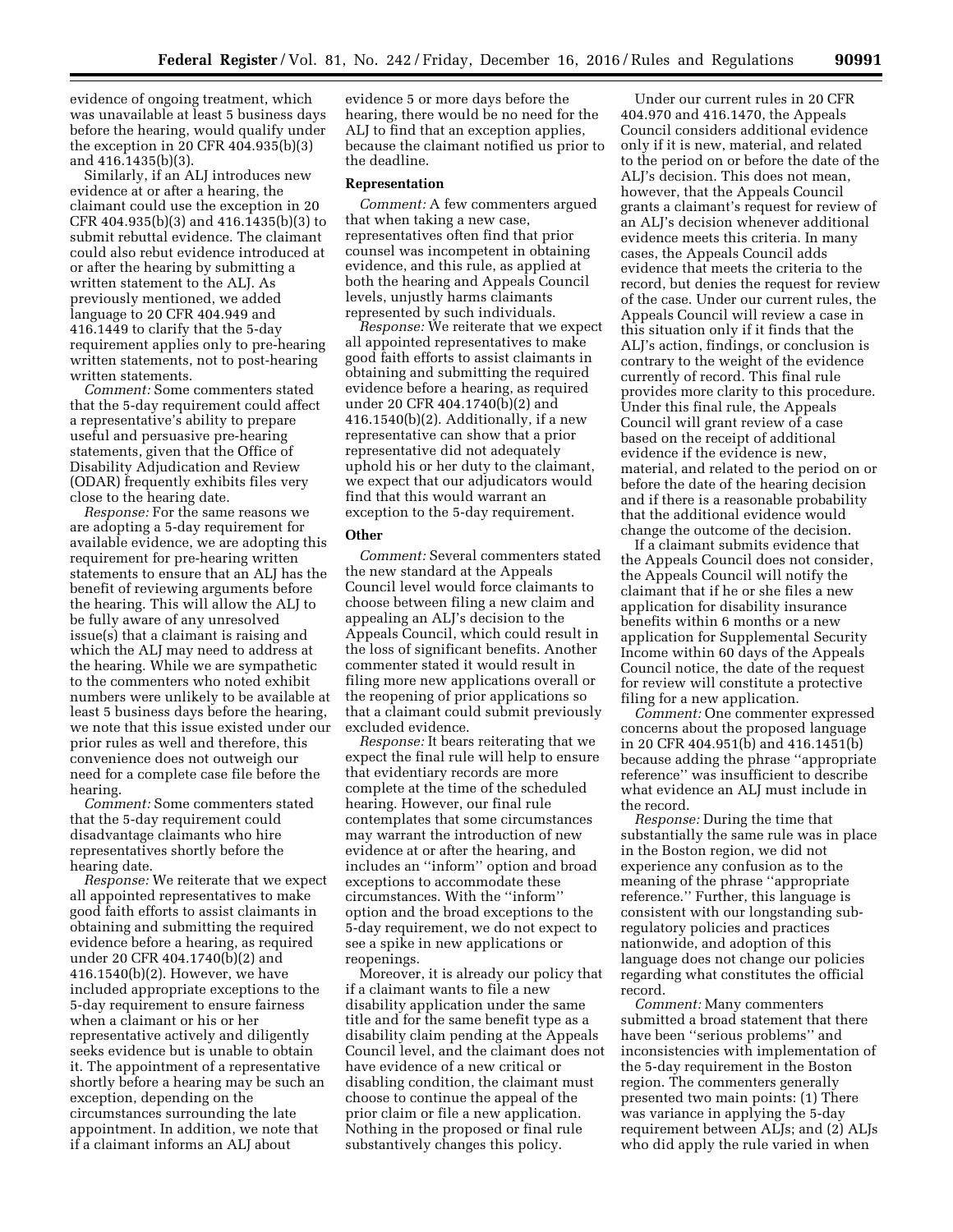the 5-day requirement ended and in evaluating whether an exception to the 5-day requirement applied.

*Response:* We acknowledge that in a report issued by the Administrative Conference of the United States (ACUS) 4 on December 13, 2013, ACUS noted several variances in applying similar rules in the Boston region. However, in response to the ACUS report, we provided additional training to adjudicators and staff regarding application of our Part 405 rules. We also incorporated instructions for processing cases originating in the Boston region into our training materials for all staff, including addressing Part 405 issues in several of our quarterly Videos-On-Demand series that focus on new or problematic areas of adjudication. We updated our subregulatory guidance to include references and instructions on how to process cases under Part 405. We will provide the training and instruction necessary to ensure consistent application of our rules nationwide.

*Comment:* One commenter asked that if we retain the 5-day requirement, we amend the language to require that each party make every reasonable effort to ensure the ALJ receives all the evidence. The commenter noted that proposed 20 CFR 404.935(a) and 416.1435(a) require ''every effort,'' which the commenter believed is an impossible standard to meet.

*Response:* While our final rule requires a claimant to ''make every effort to ensure that the administrative law judge receives all of the evidence,'' we do not believe the rule creates an ''impossible standard'' because it also includes appropriate exceptions to accommodate circumstances when, despite good faith efforts, the claimant cannot satisfy the 5-day requirement.

*Comment:* Some commenters stated that 20 CFR 404.944(a)(1) and 416.1444(a)(1) conflict with 20 CFR 404.1512 and 416.912 because one regulation requires an ALJ to ''accept[] as evidence any documents that are material to the issues'' while the other regulation requires a claimant to submit evidence that ''relates to whether or not you are blind or disabled.''

*Response:* A claimant continues to have a duty to submit all evidence that relates to whether or not he or she is blind or disabled, subject to our other

requirements, at the hearing and Appeals Council levels of the administrative process. Whereas 20 CFR 404.1512 and 416.912 explain a claimant's responsibility, 20 CFR 404.944(a)(1) and 416.1444(a)(1) address actions an administrative law judge will take. We expect claimants to submit evidence that relates to whether they are blind or disabled, but our administrative law judges are responsible for making the legal judgment determination whether evidence is ''material to the issues.''

## **Regulatory Procedures**

## *Executive Order 12866, as Supplemented by Executive Order 13563*

We consulted with the Office of Management and Budget (OMB) and determined that this final rule meets the criteria for a significant regulatory action under Executive Order 12866, as supplemented by Executive Order 13563. Therefore, OMB reviewed it.

## *Regulatory Flexibility Act*

We certify that this final rule would not have a significant economic impact on a substantial number of small entities because it affects individuals only. Therefore, a regulatory flexibility analysis is not required under the Regulatory Flexibility Act, as amended.

## *Paperwork Reduction Act*

These final rules contain reporting requirements in regulation sections §§ 404.968, 404.976, 416.1468, and 416.1476 that require OMB clearance under the Paperwork Reduction Act of 1995 (PRA). SSA will submit separate information collection requests to OMB in the future for these regulations sections. We will not collect the information referenced in these burden sections until we receive OMB approval.

(Catalog of Federal Domestic Assistance Program Nos. 96.001, Social Security— Disability Insurance; 96.002, Social Security—Retirement Insurance; 96.004, Social Security—Survivors Insurance; and 96.006, Supplemental Security Income)

## **List of Subjects**

## *20 CFR Part 404*

Administrative practice and procedure; Blind; Disability benefits; Old-Age, Survivors, and Disability Insurance; Reporting and recordkeeping requirements; Social Security.

#### *20 CFR Part 405*

Administrative practice and procedure; Blind; Disability benefits; Old-Age, Survivors, and Disability Insurance; Public assistance programs; Reporting and recordkeeping requirements; Social Security; Supplemental Security Income (SSI).

#### *20 CFR Part 416*

Administrative practice and procedure; Aged, Blind, Disability benefits, Public assistance programs; Reporting and recordkeeping requirements; Supplemental Security Income (SSI).

#### **Carolyn W. Colvin,**

*Acting Commissioner of Social Security.* 

For the reasons set out in the preamble, we amend 20 CFR chapter III, parts 404, 405, and 416 as set forth below:

## **PART 404—FEDERAL OLD–AGE, SURVIVORS AND DISABILITY INSURANCE (1950– )**

#### **Subpart J—[Amended]**

■ 1. The authority citation for subpart J of part 404 continues to read as follows:

**Authority:** Secs. 201(j), 204(f), 205(a)–(b), (d)–(h), and (j), 221, 223(i), 225, and 702(a)(5) of the Social Security Act (42 U.S.C. 401(j), 404(f), 405(a)–(b), (d)–(h), and (j), 421, 423(i), 425, and 902(a)(5)); sec. 5, Pub. L. 97–455, 96 Stat. 2500 (42 U.S.C. 405 note); secs. 5, 6(c)– (e), and 15, Pub. L. 98–460, 98 Stat. 1802 (42 U.S.C. 421 note); sec. 202, Pub. L. 108–203, 118 Stat. 509 (42 U.S.C. 902 note).

■ 2. In § 404.900, revise the second sentence of paragraph (b) to read as follows:

## **§ 404.900 Introduction.**

\* \* \* \* \* (b) \* \* \* Subject to certain timeframes at the hearing level (see § 404.935) and the limitations on Appeals Council consideration of additional evidence (see § 404.970), we will consider at each step of the review process any information you present as well as all the information in our records.\* \* \*

■ 3. Revise the fifth and eighth sentences in § 404.929 to read as follows:

#### **§ 404.929 Hearing before an administrative law judge-general.**

\* \* \* You may submit new evidence (subject to the provisions of § 404.935), examine the evidence used in making the determination or decision under review, and present and question witnesses. \* <sup>\*</sup> \* If you waive your right to appear at the hearing, in person, by video teleconferencing, or by telephone, the administrative law judge will make a decision based on the preponderance of the evidence that is in the file and, subject to the provisions of § 404.935,

<sup>4</sup>Administrative Conference of the United States, ''SSA Disability Benefits Adjudication Process: Assessing the Impact of the Region I Pilot Program,'' Final Report: December 23, 2013. *[https://](https://www.acus.gov/sites/default/files/documents/Assessing%20Impact%20of%20Region%20I%20Pilot%20Program%20Report_12_23_13_final.pdf) [www.acus.gov/sites/default/files/documents/](https://www.acus.gov/sites/default/files/documents/Assessing%20Impact%20of%20Region%20I%20Pilot%20Program%20Report_12_23_13_final.pdf) [Assessing%20Impact%20of%20](https://www.acus.gov/sites/default/files/documents/Assessing%20Impact%20of%20Region%20I%20Pilot%20Program%20Report_12_23_13_final.pdf) [Region%20I%20Pilot%20Program%20Report](https://www.acus.gov/sites/default/files/documents/Assessing%20Impact%20of%20Region%20I%20Pilot%20Program%20Report_12_23_13_final.pdf)*\_*12*\_

*<sup>23</sup>*\_*13*\_*[final.pdf.](https://www.acus.gov/sites/default/files/documents/Assessing%20Impact%20of%20Region%20I%20Pilot%20Program%20Report_12_23_13_final.pdf)*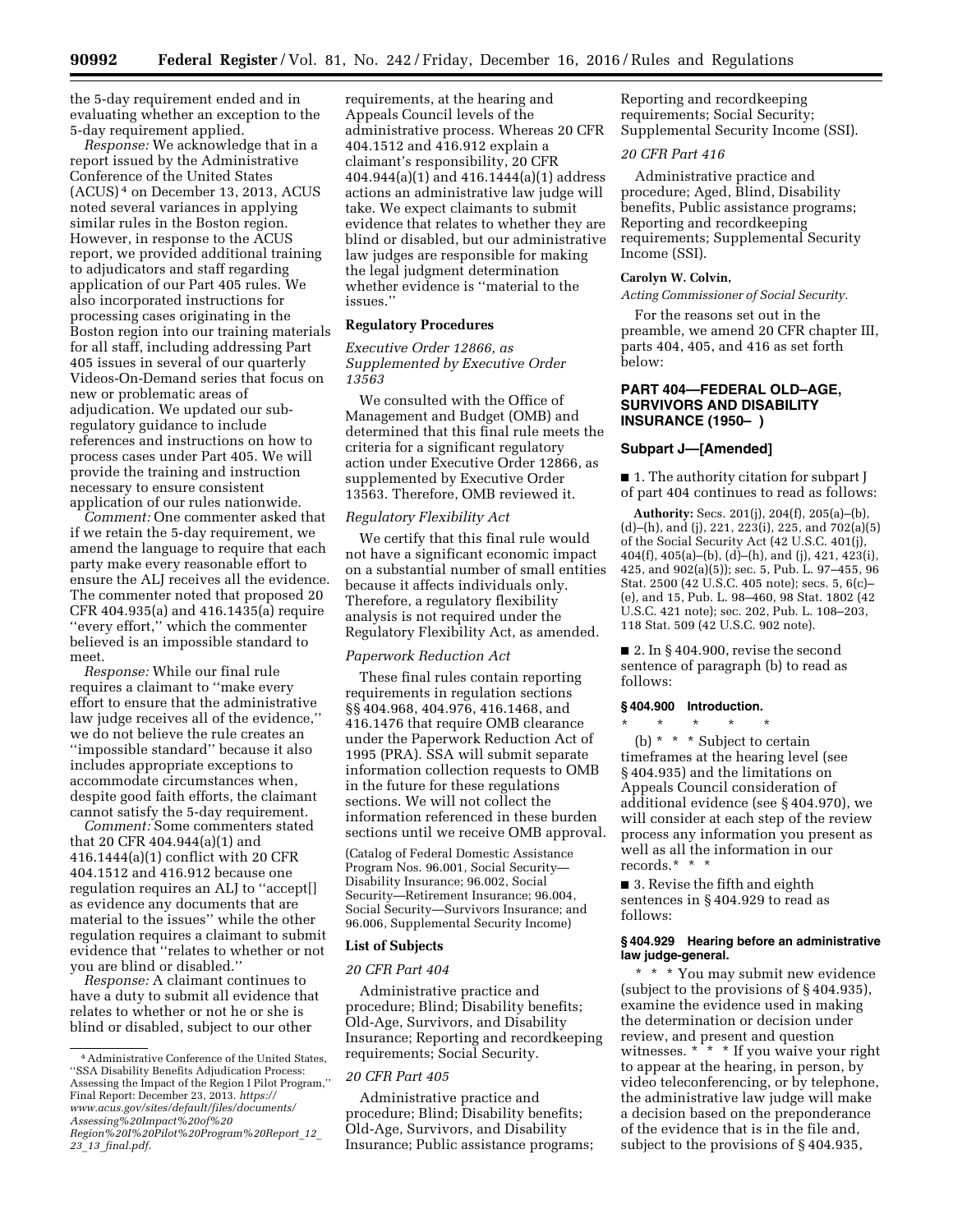any new evidence that may have been submitted for consideration.\* \* \* ■ 4. Revise § 404.935 to read as follows:

## **§ 404.935 Submitting written evidence to an administrative law judge.**

(a) When you submit your request for hearing, you should also submit information or evidence as required by § 404.1512 or any summary of the evidence to the administrative law judge. Each party must make every effort to ensure that the administrative law judge receives all of the evidence and must inform us about or submit any written evidence, as required in § 404.1512, no later than 5 business days before the date of the scheduled hearing. If you do not comply with this requirement, the administrative law judge may decline to consider or obtain the evidence, unless the circumstances described in paragraph (b) of this section apply.

(b) If you have evidence required under § 404.1512 but you have missed the deadline described in paragraph (a) of this section, the administrative law judge will accept the evidence if he or she has not yet issued a decision and you did not inform us about or submit the evidence before the deadline because:

(1) Our action misled you;

(2) You had a physical, mental, educational, or linguistic limitation(s) that prevented you from informing us about or submitting the evidence earlier; or

(3) Some other unusual, unexpected, or unavoidable circumstance beyond your control prevented you from informing us about or submitting the evidence earlier. Examples include, but are not limited to:

(i) You were seriously ill, and your illness prevented you from contacting us in person, in writing, or through a friend, relative, or other person;

(ii) There was a death or serious illness in your immediate family;

(iii) Important records were destroyed or damaged by fire or other accidental cause; or

(iv) You actively and diligently sought evidence from a source and the evidence was not received or was received less than 5 business days prior to the hearing.

■ 5. In § 404.938, revise paragraphs (a) and (b) to read as follows:

#### **§ 404.938 Notice of a hearing before an administrative law judge.**

(a) *Issuing the notice.* After we set the time and place of the hearing, we will mail notice of the hearing to you at your last known address, or give the notice to you by personal service, unless you

have indicated in writing that you do not wish to receive this notice. We will mail or serve the notice at least 75 days before the date of the hearing.

(b) *Notice information.* The notice of hearing will tell you:

(1) The specific issues to be decided in your case;

(2) That you may designate a person to represent you during the proceedings;

(3) How to request that we change the time or place of your hearing;

(4) That your hearing may be dismissed if neither you nor the person you designate to act as your representative appears at your scheduled hearing without good reason under § 404.957;

(5) Whether your appearance or that of any other party or witness is scheduled to be made in person, by video teleconferencing, or by telephone. If we have scheduled you to appear at the hearing by video teleconferencing, the notice of hearing will tell you that the scheduled place for the hearing is a video teleconferencing site and explain what it means to appear at your hearing by video teleconferencing;

(6) That you must make every effort to inform us about or submit all written evidence that is not already in the record no later than 5 business days before the date of the scheduled hearing, unless you show that your circumstances meet the conditions described in § 404.935(b); and

(7) Any other information about the scheduling and conduct of your hearing. \* \* \* \* \*

■ 6. Revise § 404.939 to read as follows:

## **§ 404.939 Objections to the issues.**

If you object to the issues to be decided at the hearing, you must notify the administrative law judge in writing at the earliest possible opportunity, but no later than 5 business days before the date set for the hearing, unless you show that your circumstances meet the conditions described in § 404.935(b). You must state the reason(s) for your objection(s). The administrative law judge will make a decision on your objection(s) either at the hearing or in writing before the hearing.

■ 7. Revise § 404.944 to read as follows:

#### **§ 404.944 Administrative law judge hearing procedures—general.**

A hearing is open to the parties and to other persons the administrative law judge considers necessary and proper. At the hearing, the administrative law judge looks fully into the issues, questions you and the other witnesses, and, subject to the provisions of § 404.935: Accepts as evidence any documents that are material to the

issues; may stop the hearing temporarily and continue it at a later date if he or she finds that there is material evidence missing at the hearing; and may reopen the hearing at any time before he or she mails a notice of the decision in order to receive new and material evidence. The administrative law judge may decide when the evidence will be presented and when the issues will be discussed.

■ 8. Revise § 404.949 to read as follows:

#### **§ 404.949 Presenting written statements and oral arguments.**

You or a person you designate to act as your representative may appear before the administrative law judge to state your case, present a written summary of your case, or enter written statements about the facts and law material to your case in the record. If presenting written statements prior to hearing, you must provide a copy of your written statements for each party no later than 5 business days before the date set for the hearing, unless you show that your circumstances meet the conditions described in § 404.935(b).

 $\blacksquare$  9. In § 404.950, revise paragraphs (c) and (d) to read as follows:

#### **§ 404.950 Presenting evidence at a hearing before an administrative law judge.**  \* \* \* \* \*

(c) *Admissible evidence.* Subject to the provisions of § 404.935, the administrative law judge may receive any evidence at the hearing that he or she believes is material to the issues, even though the evidence would not be admissible in court under the rules of evidence used by the court.

(d) *Subpoenas.* (1) When it is reasonably necessary for the full presentation of a case, an administrative law judge or a member of the Appeals Council may, on his or her own initiative or at the request of a party, issue subpoenas for the appearance and testimony of witnesses and for the production of books, records, correspondence, papers, or other documents that are material to an issue at the hearing.

(2) Parties to a hearing who wish to subpoena documents or witnesses must file a written request for the issuance of a subpoena with the administrative law judge or at one of our offices at least 10 business days before the hearing date, unless you show that your circumstances meet the conditions described in § 404.935(b). The written request must give the names of the witnesses or documents to be produced; describe the address or location of the witnesses or documents with sufficient detail to find them; state the important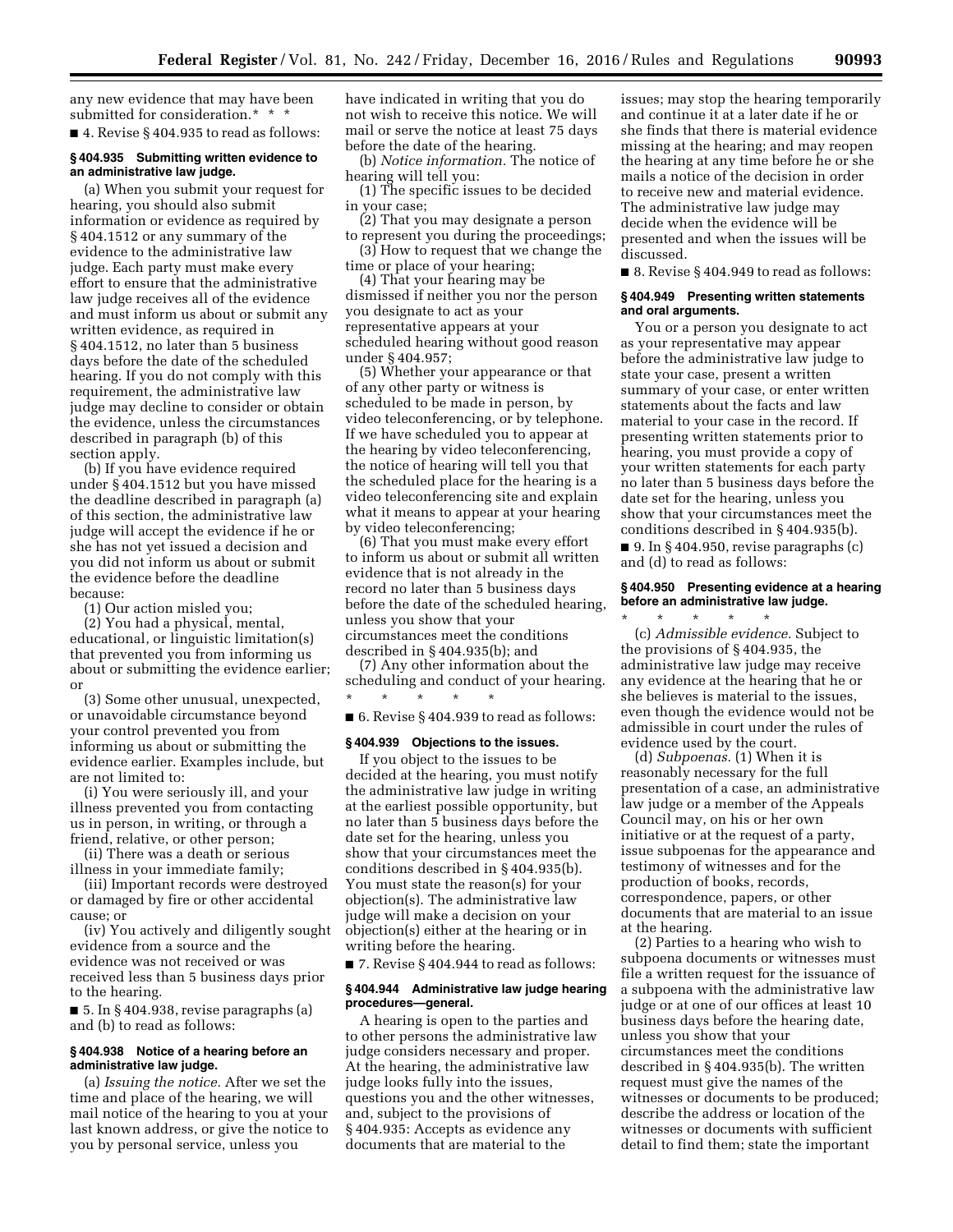facts that the witness or document is expected to prove; and indicate why these facts could not be proven without issuing a subpoena.

(3) We will pay the cost of issuing the subpoena.

(4) We will pay subpoenaed witnesses the same fees and mileage they would receive if they had been subpoenaed by a Federal district court.

\* \* \* \* \*

■ 10. Revise § 404.951 to read as follows:

## **§ 404.951 Official record.**

(a) *Hearing recording.* All hearings will be recorded. The hearing recording will be prepared as a typed copy of the proceedings if—

(1) The case is sent to the Appeals Council without a decision or with a recommended decision by the administrative law judge;

(2) You seek judicial review of your case by filing an action in a Federal district court within the stated time period, unless we request the court to remand the case; or

(3) An administrative law judge or the Appeals Council asks for a written record of the proceedings.

(b) *Contents of the official record.* All evidence upon which the administrative law judge relies for the decision must be contained in the record, either directly or by appropriate reference. The official record will include the applications, written statements, certificates, reports, affidavits, medical records, and other documents that were used in making the decision under review and any additional evidence or written statements that the administrative law judge admits into the record under §§ 404.929 and 404.935. All exhibits introduced as evidence must be marked for identification and incorporated into the record. The official record of your claim will contain all of the marked exhibits and a verbatim recording of all testimony offered at the hearing. It also will include any prior initial determinations or decisions on your claim.

 $\blacksquare$  11. In § 404.968, revise the second sentence of paragraph (a) introductory text to read as follows:

## **§ 404.968 How to request Appeals Council review.**

(a) \* \* \* You should submit any evidence you wish to have considered by the Appeals Council with your request for review, and the Appeals Council will consider the evidence in accordance with § 404.970. \* \* \*

■ 12. Revise § 404.970 to read as follows:

\* \* \* \* \*

#### **§ 404.970 Cases the Appeals Council will review.**

(a) The Appeals Council will review a case if—

(1) There appears to be an abuse of discretion by the administrative law judge;

(2) There is an error of law;

(3) The action, findings or conclusions of the administrative law judge are not supported by substantial evidence;

(4) There is a broad policy or procedural issue that may affect the general public interest; or

(5) Subject to paragraph (b) of this section, the Appeals Council receives additional evidence that is new, material, and relates to the period on or before the date of the hearing decision, and there is a reasonable probability that the additional evidence would change the outcome of the decision.

(b) The Appeals Council will only consider additional evidence under paragraph (a)(5) of this section if you show good cause for not informing us about or submitting the evidence as described in § 404.935 because:

(1) Our action misled you;

(2) You had a physical, mental, educational, or linguistic limitation(s) that prevented you from informing us about or submitting the evidence earlier; or

(3) Some other unusual, unexpected, or unavoidable circumstance beyond your control prevented you from informing us about or submitting the evidence earlier. Examples include, but are not limited to:

(i) You were seriously ill, and your illness prevented you from contacting us in person, in writing, or through a friend, relative, or other person;

(ii) There was a death or serious illness in your immediate family;

(iii) Important records were destroyed or damaged by fire or other accidental cause;

(iv) You actively and diligently sought evidence from a source and the evidence was not received or was received less than 5 business days prior to the hearing; or

(v) You received a hearing level decision on the record and the Appeals Council reviewed your decision.

(c) If you submit additional evidence that does not relate to the period on or before the date of the administrative law judge hearing decision as required in paragraph (a)(5) of this section, or the Appeals Council does not find you had good cause for missing the deadline to submit the evidence in § 404.935, the Appeals Council will send you a notice that explains why it did not accept the additional evidence and advises you of

your right to file a new application. The notice will also advise you that if you file a new application within 6 months after the date of the Appeals Council's notice, your request for review will constitute a written statement indicating an intent to claim benefits under § 404.630. If you file a new application within 6 months of the Appeals Council's notice, we will use the date you requested Appeals Council review as the filing date for your new application.

■ 13. Revise § 404.976 to read as follows:

## **§ 404.976 Procedures before the Appeals Council on review.**

(a) *Limitation of issues.* The Appeals Council may limit the issues it considers if it notifies you and the other parties of the issues it will review.

(b) *Oral argument.* You may request to appear before the Appeals Council to present oral argument. The Appeals Council will grant your request if it decides that your case raises an important question of law or policy or that oral argument would help to reach a proper decision. If your request to appear is granted, the Appeals Council will tell you the time and place of the oral argument at least 10 business days before the scheduled date. The Appeals Council will determine whether your appearance, or the appearance of any other person relevant to the proceeding, will be in person, by video teleconferencing, or by telephone.

### **§ 404.979 [Amended]**

■ 14. Revise the first sentence of § 404.979 to read as follows:

After it has reviewed all the evidence in the administrative law judge hearing record and any additional evidence received, subject to the limitations on Appeals Council consideration of additional evidence in § 404.970, the Appeals Council will make a decision or remand the case to an administrative law judge. \* \* \*

# **PART 405—[REMOVED AND RESERVED]**

■ 15. Under the authority of sections 205(a), 702(a)(5), and 1631(d)(1) of the Social Security Act, part 405 is removed and reserved.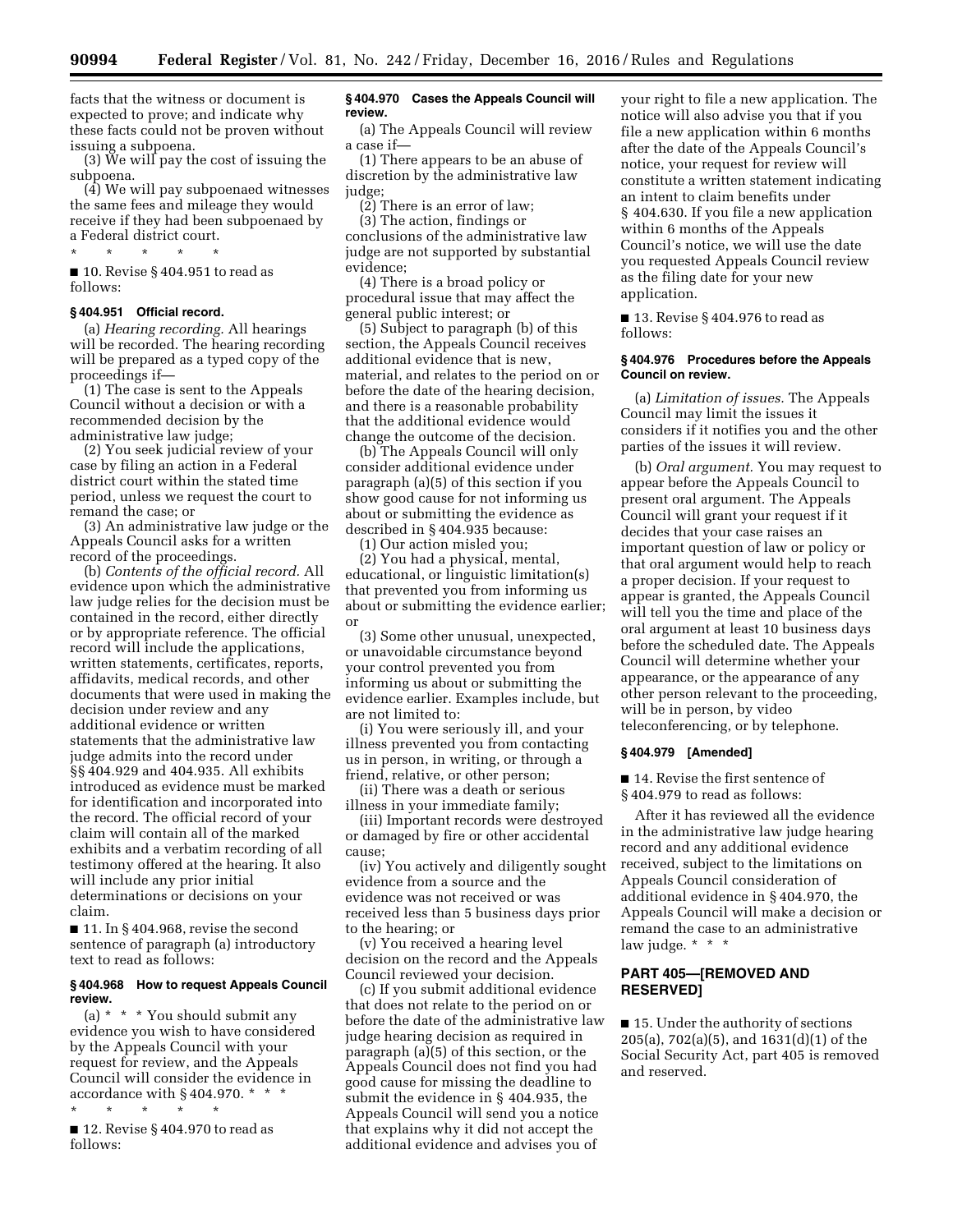## **PART 416—SUPPLEMENTAL SECURITY INCOME FOR THE AGED, BLIND, AND DISABLED**

## **Subpart N—Determinations, Administrative Review Process, and Reopening of Determinations and Decisions**

■ 16. The authority citation for subpart N of part 416 continues to read as follows:

**Authority:** Secs. 702(a)(5), 1631, and 1633 of the Social Security Act (42 U.S.C. 902(a)(5), 1383, and 1383b); sec. 202, Pub. L. 108–203, 118 Stat. 509 (42 U.S.C. 902 note).  $\blacksquare$  17. In § 416.1400, revise the second sentence of paragraph (b) to read as follows:

## **§ 416.1400 Introduction.**

\* \* \* \* \*

(b) \* \* \* Subject to certain timeframes at the hearing level (see § 416.1435) and the limitations on Appeals Council consideration of additional evidence (see § 416.1470), we will consider at each step of the review process any information you present as well as all the information in our records.\* \* \*

■ 18. Revise the fifth and eighth sentences of § 416.1429 to read as follows:

## **§ 416.1429 Hearing before an administrative law judge-general.**

\* \* \* You may submit new evidence (subject to the provisions of § 416.1435), examine the evidence used in making the determination or decision under review, and present and question witnesses. \* \* \* If you waive your right to appear at the hearing, in person, by video teleconferencing, or by telephone, the administrative law judge will make a decision based on the preponderance of the evidence that is in the file and, subject to the provisions of § 416.1435, any new evidence that may have been submitted for consideration.\* \* \* ■ 19. Revise § 416.1435 to read as follows:

## **§ 416.1435 Submitting written evidence to an administrative law judge.**

(a) When you submit your request for hearing, you should also submit information or evidence as required by § 416.912 or any summary of the evidence to the administrative law judge. Each party must make every effort to ensure that the administrative law judge receives all of the evidence and must inform us about or submit any written evidence, as required in § 416.912, no later than 5 business days before the date of the scheduled hearing. If you do not comply with this requirement, the administrative law

judge may decline to consider or obtain the evidence unless the circumstances described in paragraph (b) of this section apply.

(b) If you have evidence required under § 416.912 but you have missed the deadline described in paragraph (a) of this section, the administrative law judge will accept the evidence if he or she has not yet issued a decision and you did not inform us about or submit the evidence before the deadline because:

(1) Our action misled you; (2) You had a physical, mental, educational, or linguistic limitation(s) that prevented you from informing us about or submitting the evidence earlier; or

(3) Some other unusual, unexpected, or unavoidable circumstance beyond your control prevented you from informing us about or submitting the evidence earlier. Examples include, but are not limited to:

(i) You were seriously ill, and your illness prevented you from contacting us in person, in writing, or through a friend, relative, or other person;

(ii) There was a death or serious illness in your immediate family;

(iii) Important records were destroyed or damaged by fire or other accidental cause; or

(iv) You actively and diligently sought evidence from a source and the evidence was not received or was received less than 5 business days prior to the hearing.

(c) *Claims Not Based on an Application For Benefits.*  Notwithstanding the requirements in paragraphs (a)–(b) of this section, for claims that are not based on an application for benefits, the evidentiary requirement to inform us about or submit evidence no later than 5 business days before the date of the scheduled hearing will not apply if our other regulations allow you to submit evidence after the date of an administrative law judge decision. ■ 20. In § 416.1438, revise paragraphs (a) and (b) to read as follows:

#### **§ 416.1438 Notice of a hearing before an administrative law judge.**

(a) *Issuing the notice.* After we set the time and place of the hearing, we will mail notice of the hearing to you at your last known address, or give the notice to you by personal service, unless you have indicated in writing that you do not wish to receive this notice. We will mail or serve the notice at least 75 days before the date of the hearing.

(b) *Notice information.* The notice of hearing will tell you:

(1) The specific issues to be decided in your case;

(2) That you may designate a person to represent you during the proceedings; (3) How to request that we change the

time or place of your hearing;

(4) That your hearing may be dismissed if neither you nor the person you designate to act as your representative appears at your scheduled hearing without good reason under § 416.1457;

(5) Whether your appearance or that of any other party or witness is scheduled to be made in person, by video teleconferencing, or by telephone. If we have scheduled you to appear at the hearing by video teleconferencing, the notice of hearing will tell you that the scheduled place for the hearing is a video teleconferencing site and explain what it means to appear at your hearing by video teleconferencing;

(6) That you must make every effort to inform us about or submit all written evidence that is not already in the record no later than 5 business days before the date of the scheduled hearing, unless you show that your circumstances meet the conditions described in § 416.1435(b); and

(7) Any other information about the scheduling and conduct of your hearing. \* \* \* \* \*

■ 21. Revise § 416.1439 to read as follows:

## **§ 416.1439 Objections to the issues.**

If you object to the issues to be decided at the hearing, you must notify the administrative law judge in writing at the earliest possible opportunity, but no later than 5 business days before the date set for the hearing, unless you show that your circumstances meet the conditions described in § 416.1435(b). You must state the reason(s) for your objection(s). The administrative law judge will make a decision on your objection(s) either at the hearing or in writing before the hearing.

■ 22. Revise § 416.1444 to read as follows:

#### **§ 416.1444 Administrative law judge hearing procedures—general.**

A hearing is open to the parties and to other persons the administrative law judge considers necessary and proper. At the hearing, the administrative law judge looks fully into the issues, questions you and the other witnesses, and, subject to the provisions of § 416.1435: Accepts as evidence any documents that are material to the issues; may stop the hearing temporarily and continue it at a later date if he or she finds that there is material evidence missing at the hearing; and may reopen the hearing at any time before he or she mails a notice of the decision in order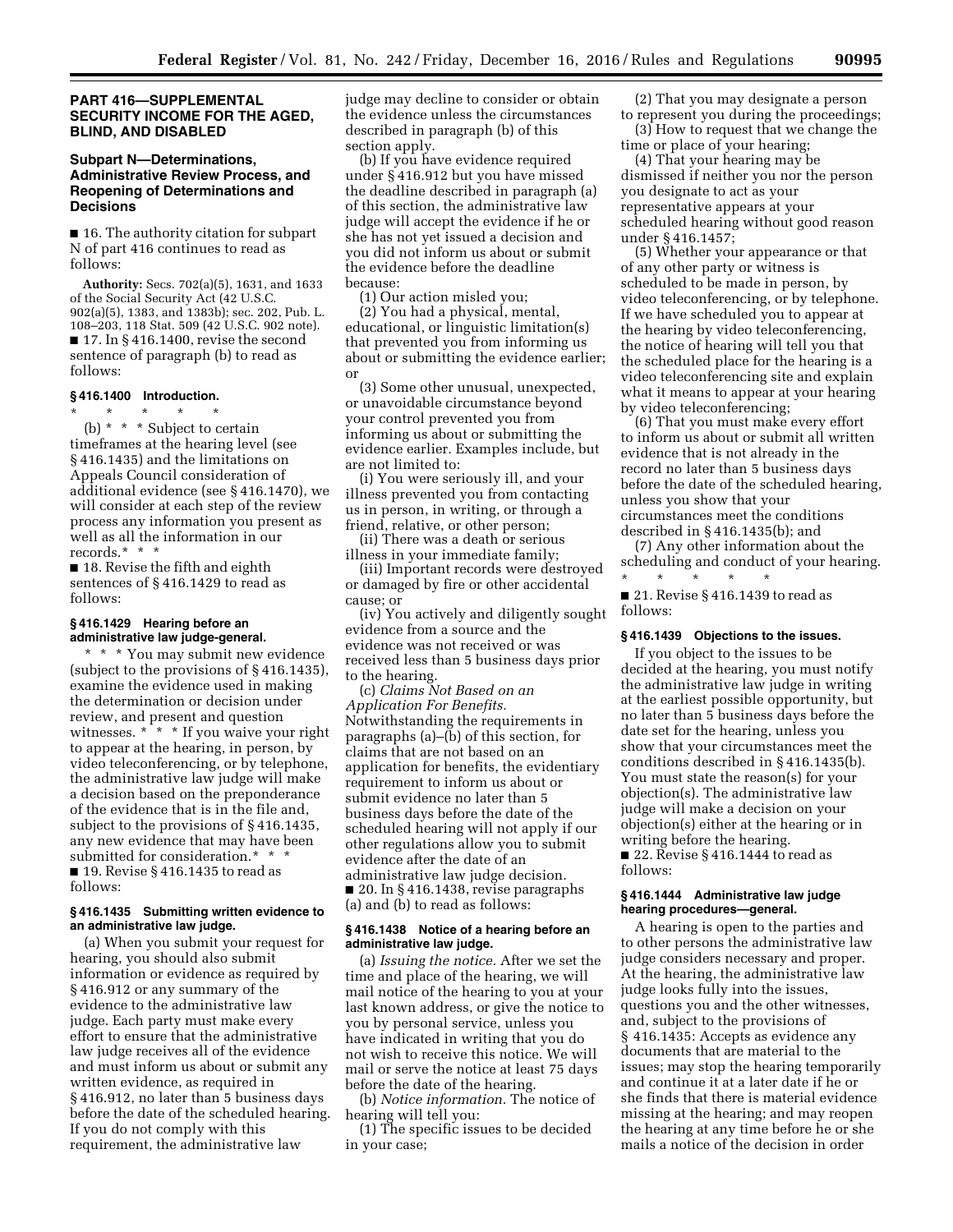to receive new and material evidence. The administrative law judge may decide when the evidence will be presented and when the issues will be discussed.

■ 23. Revise § 416.1449 to read as follows:

## **§ 416.1449 Presenting written statements and oral arguments.**

You or a person you designate to act as your representative may appear before the administrative law judge to state your case, present a written summary of your case, or enter written statements about the facts and law material to your case in the record. If presenting written statements prior to hearing, you must provide a copy of your written statements for each party no later than 5 business days before the date set for the hearing, unless you show that your circumstances meet the conditions described in § 416.1435(b).

■ 24. In § 416.1450, revise paragraphs (c) and (d) to read as follows:

# **§ 416.1450 Presenting evidence at a hearing before an administrative law judge.**

\* \* \* \* \*

(c) *Admissible evidence.* Subject to the provisions of § 416.1435, the administrative law judge may receive any evidence at the hearing that he or she believes is material to the issues, even though the evidence would not be admissible in court under the rules of evidence used by the court.

(d) *Subpoenas.* (1) When it is reasonably necessary for the full presentation of a case, an administrative law judge or a member of the Appeals Council may, on his or her own initiative or at the request of a party, issue subpoenas for the appearance and testimony of witnesses and for the production of books, records, correspondence, papers, or other documents that are material to an issue at the hearing.

(2) Parties to a hearing who wish to subpoena documents or witnesses must file a written request for the issuance of a subpoena with the administrative law judge or at one of our offices at least 10 business days before the hearing date, unless you show that your circumstances meet the conditions described in § 416.1435(b). The written request must give the names of the witnesses or documents to be produced; describe the address or location of the witnesses or documents with sufficient detail to find them; state the important facts that the witness or document is expected to prove; and indicate why these facts could not be proven without issuing a subpoena.

(3) We will pay the cost of issuing the subpoena.

(4) We will pay subpoenaed witnesses the same fees and mileage they would receive if they had been subpoenaed by a Federal district court.

\* \* \* \* \* ■ 25. Revise § 416.1451 to read as follows:

#### **§ 416.1451 Official record.**

(a) *Hearing recording.* All hearings will be recorded. The hearing recording will be prepared as a typed copy of the proceedings if—

(1) The case is sent to the Appeals Council without a decision or with a recommended decision by the administrative law judge;

(2) You seek judicial review of your case by filing an action in a Federal district court within the stated time period, unless we request the court to remand the case; or

(3) An administrative law judge or the Appeals Council asks for a written record of the proceedings.

(b) *Contents of the official record.* All evidence upon which the administrative law judge relies for the decision must be contained in the record, either directly or by appropriate reference. The official record will include the applications, written statements, certificates, reports, affidavits, medical records, and other documents that were used in making the decision under review and any additional evidence or written statements that the administrative law judge admits into the record under §§ 416.1429 and 416.1435. All exhibits introduced as evidence must be marked for identification and incorporated into the record. The official record of your claim will contain all of the marked exhibits and a verbatim recording of all testimony offered at the hearing. It also will include any prior initial determinations or decisions on your claim.

 $\blacksquare$  26. In § 416.1468, revise the second sentence of paragraph (a) introductory text to read as follows:

#### **§ 416.1468 How to request Appeals Council review.**

(a) \* \* \* You should submit any evidence you wish to have considered by the Appeals Council with your request for review, and the Appeals Council will consider the evidence in accordance with § 416.1470. \* \* \* ■ 27. Revise § 416.1470 to read as follows:

#### **§ 416.1470 Cases the Appeals Council will review.**

(a) The Appeals Council will review a case if—

(1) There appears to be an abuse of discretion by the administrative law judge;

(2) There is an error of law;

(3) The action, findings or conclusions of the administrative law judge are not supported by substantial evidence;

(4) There is a broad policy or procedural issue that may affect the general public interest; or

(5) Subject to paragraph (b) of this section, the Appeals Council receives additional evidence that is new, material, and relates to the period on or before the date of the hearing decision, and there is a reasonable probability that the additional evidence would change the outcome of the decision.

(b) In reviewing decisions other than those based on an application for benefits, the Appeals Council will consider the evidence in the administrative law judge hearing record and any additional evidence it believes is material to an issue being considered. However, in reviewing decisions based on an application for benefits, the Appeals Council will only consider additional evidence under paragraph (a)(5) of this section if you show good cause for not informing us about or submitting the evidence as described in § 416.1435 because:

(1) Our action misled you;

(2) You had a physical, mental, educational, or linguistic limitation(s) that prevented you from informing us about or submitting the evidence earlier; or

(3) Some other unusual, unexpected, or unavoidable circumstance beyond your control prevented you from informing us about or submitting the evidence earlier. Examples include, but are not limited to:

(i) You were seriously ill, and your illness prevented you from contacting us in person, in writing, or through a friend, relative, or other person;

(ii) There was a death or serious illness in your immediate family;

(iii) Important records were destroyed or damaged by fire or other accidental cause;

(iv) You actively and diligently sought evidence from a source and the evidence was not received or was received less than 5 business days prior to the hearing; or

(v) You received a hearing level decision on the record and the Appeals Council reviewed your decision.

(c) If you submit additional evidence that does not relate to the period on or before the date of the administrative law judge hearing decision as required in paragraph (a)(5) of this section, or the Appeals Council does not find you had